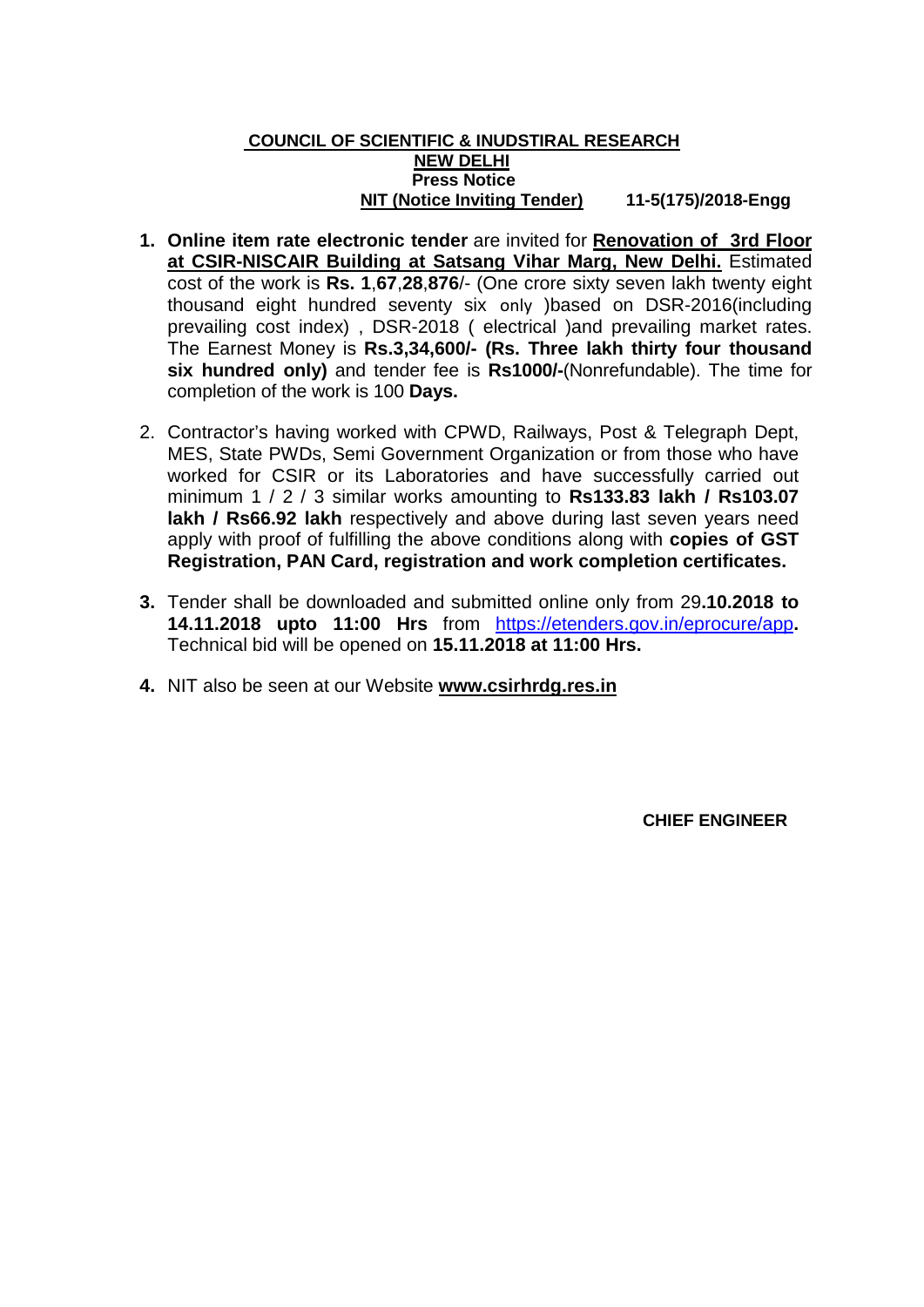# **COUNCIL OF SCIENTIFIC AND INDUSTRIAL RESEARCH NEW DELHI**

1. Online Item-rate e-tenders are hereby invited through e-tendering portal <https://etenders.gov.in/eprocure/app> for the composite work of " **Renovation of 3rd Floor at CSIR-NISCAIR Building at Satsang Vihar Marg, New Delhi."** from contractors of appropriate class of CPWD, Railways, MES, State PWD's, Semi government organizations and / or from those who have successfully carried out similar works for CSIR or its laboratories, govt. or semi government organizations. The tenderers should have successfully completed at least three similar works ( Civil + Electrical ) amounting to **Rs49.67 lakh** or at least two similar works amounting to **Rs74.50 Lakh** or at least one work amounting to **Rs99.34 lakh** or above and three similar works ( Air Coditioning works-VRV/VRF or Central AC Plant ) amounting to **Rs17.25 lakh** or at least two similar works amounting to **Rs25.87 Lakh** or at least one work amounting to **Rs34.49 lakh** or above in a single contract during the last seven years, ending on the last day on the month previous to the one in which tender is being invited. The contractors may apply with proof of fulfilling the above conditions along with copies of PAN, GST registration number, satisfactory work completion certificates. The contractor will be required to produce proof of possessing valid Electrical license or to get the electrical work completed through licensed Electrical contractor only.

Similar work shall mean the contractor having work experience of Renovation of conference rooms, office premises inclusive of Civil, Electrical and Air conditioning works comprising of VRV/VRF and Central AC Plant.

2. The composite estimated cost of the work ( Civil + Electrical +Air Conditioning ) is **Rs.** 1,**67**,**28**,**876**/- (One crore sixty seven lakh twenty eight thousand eight hundred seventy six only ) based on DSR-2016 (Including cost index), DSR-2018 ( electrical ) & prevailing market rates.

3. Duration of contract for carrying out of the work will be 100 (**one Hundred)** days from the date of commencement which shall be reckoned from the tenth day of issue of award letter.

4. The tender in two bid system shall be submitted through online at CPPP website: [https://etenders.gov.in/eprocure/appb](https://etenders.gov.in/eprocure/app)y the tenderer, as per date given in Critical Date Sheet below:

| S. No           | <b>Schedule of activities</b>           | Date and time            |
|-----------------|-----------------------------------------|--------------------------|
|                 | <b>Publish Date on CPP Portal</b>       | 01.11.2018 From 16:00Hrs |
| $\overline{2}$  | Tender document downloaded start date   | 01.11.2018 From 16:00Hrs |
| $\mathbf{3}$    | Tender document downloaded End date     | 14.11.2018 Upto 11:00Hrs |
| $\overline{4}$  | Tender submission start date            | 01.11.2018 From 16.00Hrs |
| $5\overline{5}$ | <b>Tender submission End date</b>       | 14.11.2018 Upto 15:00Hrs |
| 6               | Technical Bid opening date (Cover - I)  | 15.11.2018 at 15:00Hrs   |
|                 | Financial Bid opening date (Cover - II) | To be intimated later on |

### **Critical Date Sheet**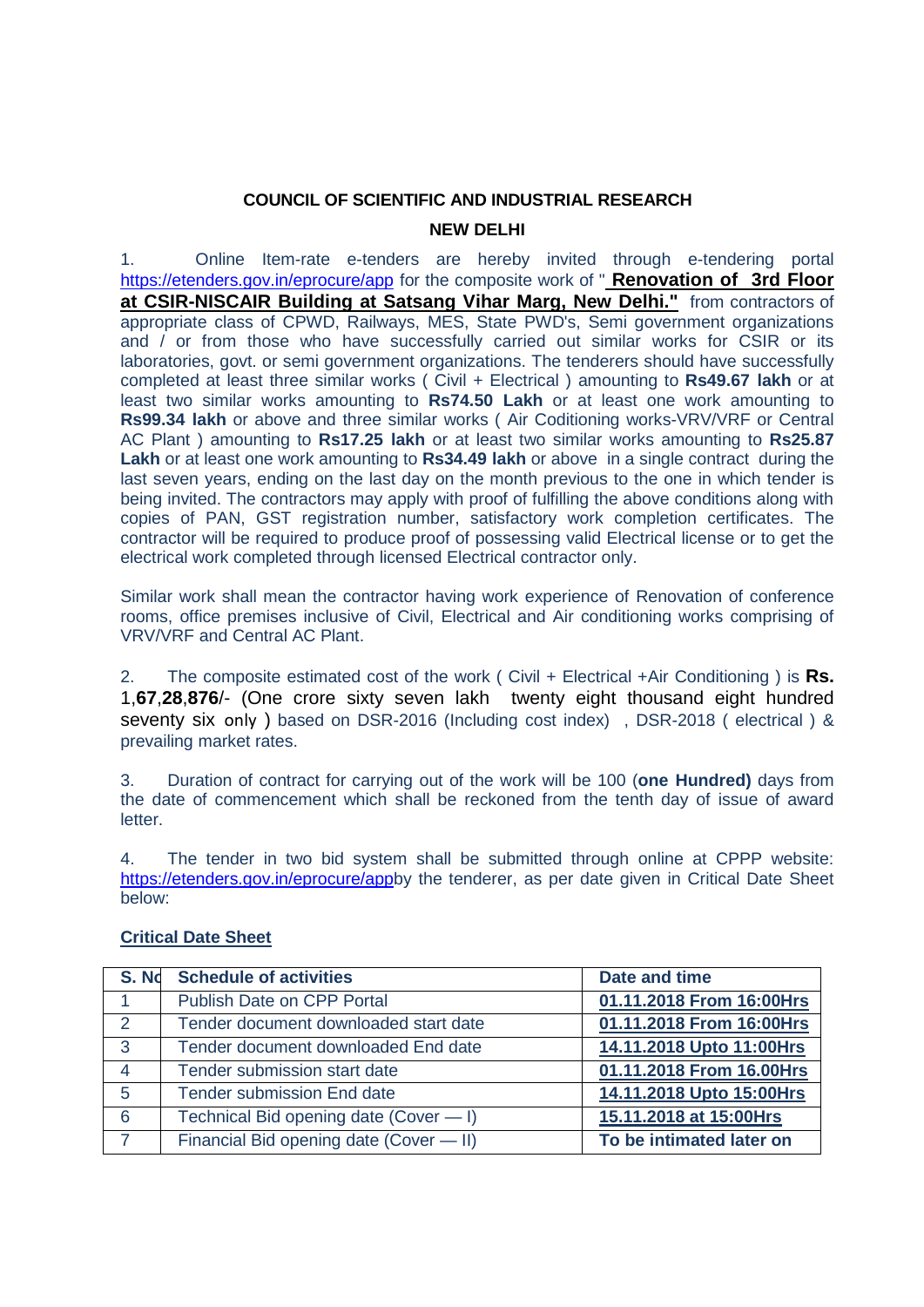5. Scanned copies of Tender Fee (non-refundable) of Rs500/- (Rupees Five hundred only) and Earnest Money Deposit amounting to **Rs.3,34,600/- (Rs. Three lac thirty four thousand six hundred only)**, deposited through **RTGS / NEFT in favour of Under**  Secretory, CSIR Complex (Saving Account No. 91002010030022; IFSC Code-**SYNB0009100 of Syndicate Bank, NPL, Pusa , New Delhi.)** shall be uploaded in Cover-I of the tender. Tenders received without tender cost and earnest money deposit will not be considered**.**

6. The tenderer is to indicate the name & telephone numbers of issuing agency of the completion certificates to enable the verification of the documents, if necessary. It may be noted that even after opening of price bid, the credential submitted found to be false/forged the offer submitted shall be rejected out rightly. No further clarification will be sought from the tenderers.

7. The employer does not bind himself to accept the lowest or any tender and reserves to himself the right of accepting the whole or any part of the tender and the tenderer shall be bound to perform the same at the rates quoted by him.

8. No tenderer shall be permitted to tender for works in the concerned unit of C.S.I.R. in which a relative is posted in the grade between Controller of Administration and Junior Engineer, (both inclusive). He shall also intimate the name of persons who are working with him in any capacity or subsequently employed by him and who relatives are as mentioned above.

Note: A person shall be deemed to be a relative of another if, and only if, (a) they are members of a Hindu undivided family or (b) they are husband and wife or (c) the one is related to the other in the following manner: father, mother (including step mother), son (including step son), Son's wife, Daughter (including step daughter), Father's father, Son's son, Son's son's wife, Son's daughter, Son's daughter's husband, Daughter's husband, Daughter's son, Daughter's son's wife, Daughter's daughter, Daughter's daughter's husband, Brother (including step brother), Brother's wife, Sister (including step sister), Sister's husband.

9. Tenders submitted shall remain valid for a period of 90 days from the bid submission end date for the purpose of acceptance and award of work. Validity of the tender beyond 90 days from the bid submission end date shall be extended by mutual consent.

10. In e-tendering, tenderer can quote the rates in figure only. The rates in words, amount of each item and total is generated automatically. Therefore, the rate quoted by the tenderer in figure is to be taken as correct.

11. The tenderer should carefully see the contract drawings (as applicable) as no claim whatsoever will be entertained for any alleged ignorance thereof.

12. Before tendering, the tenderer shall inspect the site to fully acquaint himself about the conditions in plants etc., conditions affecting accommodations and movement of labour etc. required for the satisfactory execution of contract. No claim whatsoever on such accounts shall be entertained by the employer under any circumstances.

13. If any tenderer withdraws his tender within the validity period or makes any modification in terms and conditions of the tender, before the award of work, which are not acceptable to CSIR then CSIR shall, without prejudice to any other right or remedy, shall be at the liberty to forfeit 50 % (fifty percent) of the Earnest Money deposit absolutely. Further, the tenderer shall not be allowed to participate in the re-tendering process for this work.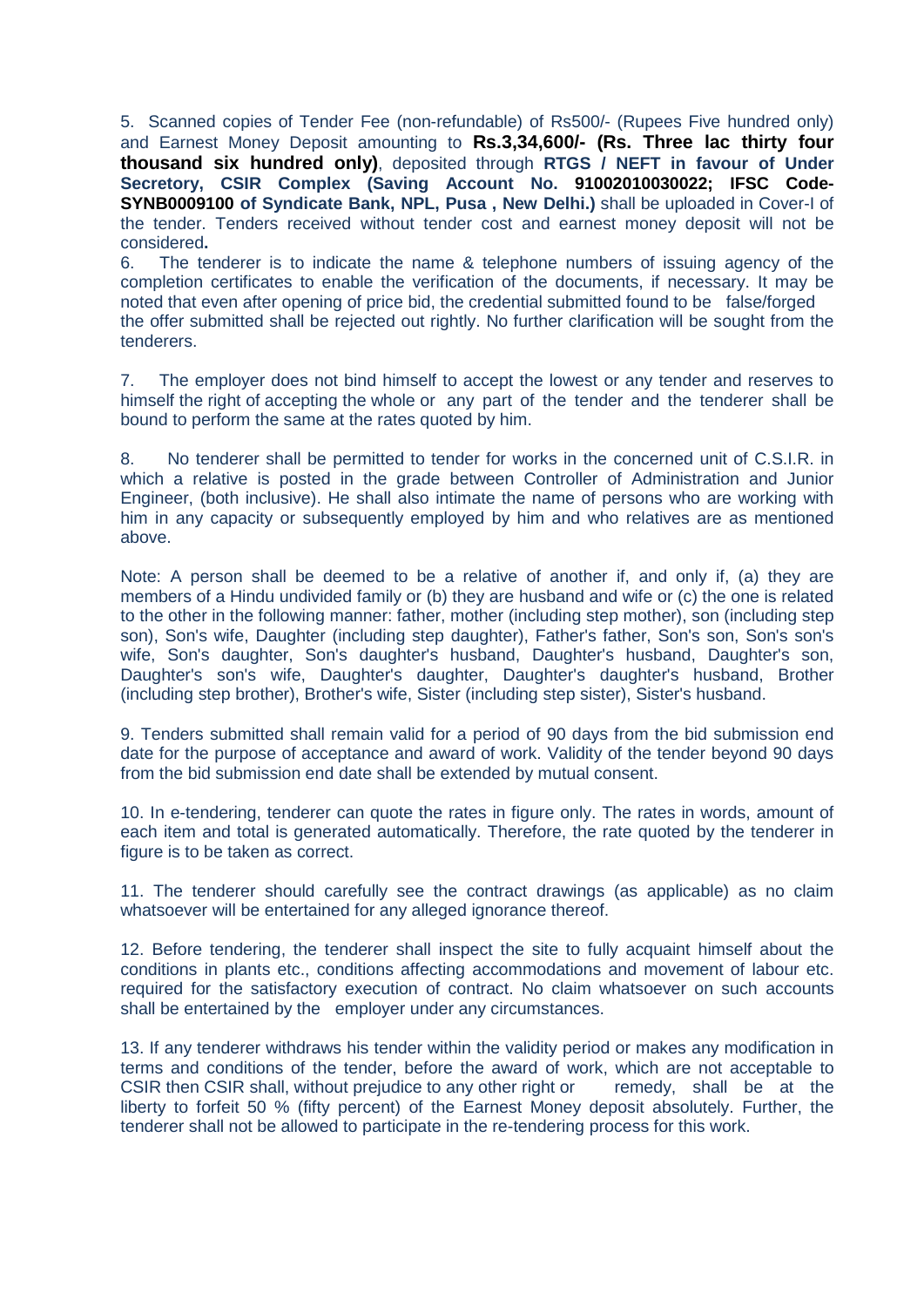14.100% Earnest Money will be forfeited if the contractor fails to commence the work within the stipulated period after the Award of the work.

15. Except writing rates in figure only, the tenderer should not write any conditions or make any changes, additions, alterations and modifications.

16. Some of the major provisions of General Conditions of Contract are given below. Interpretations however, shall be as given in the General Conditions of Contract.

a. **DEFECTS LIABILITY PERIOD** is of **12 Months** from the date of completion as certified by the Engineer-In-Charge.

b. **Minimum value of work for the Intermediate Certificate:-** Interim certificate will be **Rupees Fourty Lakh**. However, a lesser amount can be admitted for intermediate / interim certificate at the discretion of the Engineer-In-Charge.

c. **SECURITY DEPOSIT**: A sum @ 10 % of the gross amount of the bill shall be deducted from each running bill of the contractor till the sum along with sum already deposited as earnest money, amounts to 5 % of the tendered value of the work. In addition, the contractor shall be required to deposit an amount equal to 5 % of the contract value as performance security within the period prescribed in the letter of award issued to him.

d. **COMPENSATION:** Contractor shall pay, as compensation, an amount equal to 1% (one percent) or such smaller amount as Employer (whose decision in writing shall be final) may decide on the cost of whole work as shown in the agreement, for every week that the work remains un-commenced or unfinished or due quantity of work remains incomplete after the scheduled dates. Compensation to be paid shall not exceed 10% (Ten percent) of the contract amount as shown in the agreement.

17. For any queries relating to the Tender Document and the terms and conditions content therein should be addressed to SO (Engg), CSIR Complex, Pusa, New Delhi.

18. Clause No.28 of conditions of contract i.e. **"Escalation"** will not be applicable in this work.

19. The labours / Engineer deployed by the contractor at site will be paid by the contractor on the basis of minimum wages as notified by Govt. of NCT of Delhi from time to time.

20. All tenderers should submit the proof of their Goods and Services Tax registration. Deduction of GST will be made from their running and final bill as per standard norms of the Government, if required. Contractors are requested to refer clause no.5 of General conditions of contract for quoting rates of tender items**.** The contractor shall quote their rates inclusive of all taxes i.e GST and Labour cess etc.

**21.** As the site of work is in restricted area, hence, there will be curbing on traffic movements in specific hours. Nothing extra shall be paid on this account.

22. Opening of Technical Bid (Cover: I)

(a) The Technical bid will be opened by **Tender Opening Committee (TOC) on 15.11.2018 at 15:00 PM,** in the office of Chief Engineer, ESD, CSIR Complex, Pusa, New Delhi-110012, in the presence of such intending tenderers or their authorized representatives who may wish to be present at that time. No claim or any grievances will be entertained what-so-ever by the Tender Opening Committee in this regard.

(b) The TOC, after evaluation of documents contained in Cover: I i.e. Technical Bid, will decide the eligible tenders, as per the criteria laid down in the NIT.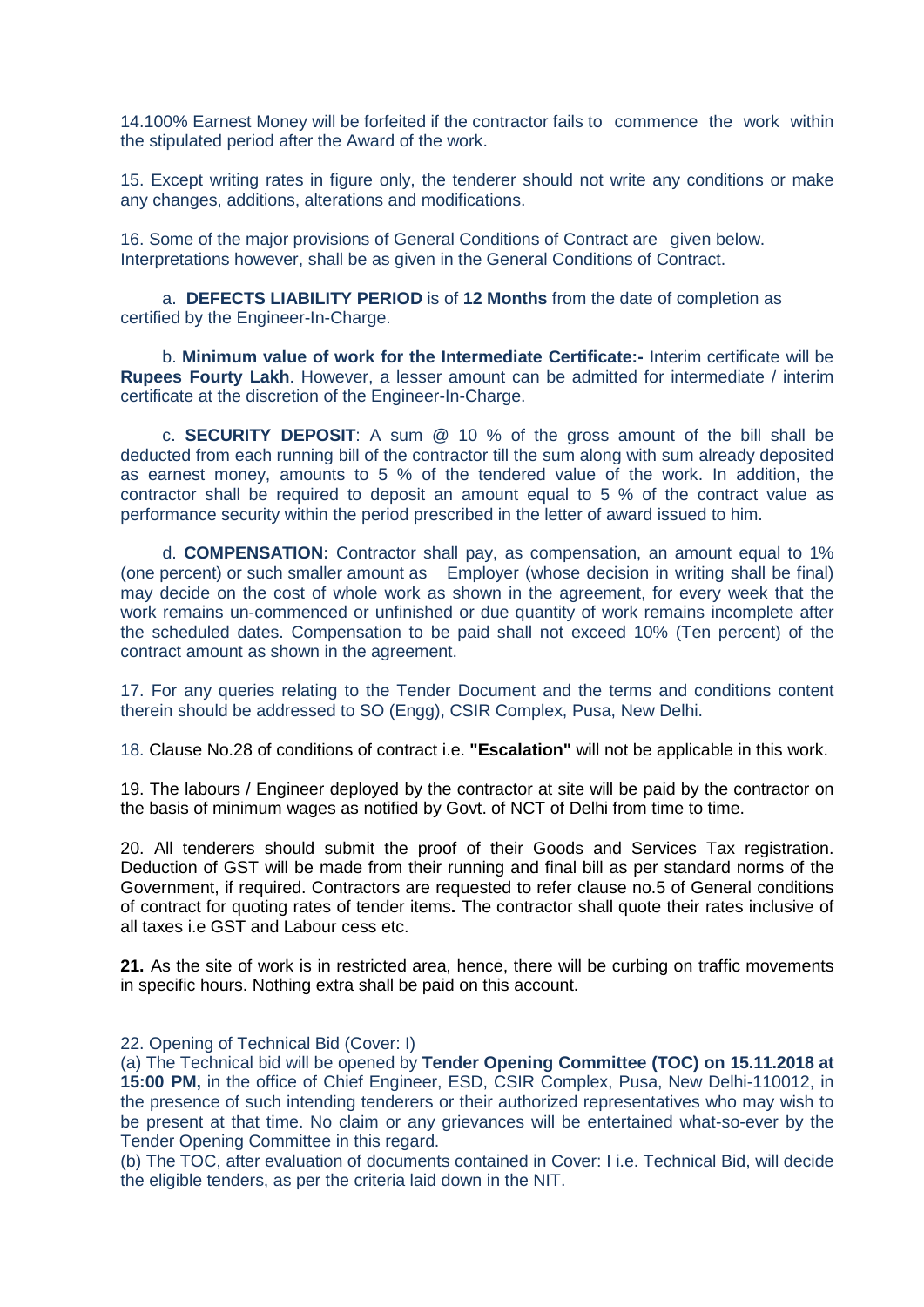(c) The TOC will then open the Financial Bids of only eligible tenderers.

23. Opening of Financial Bid (Cover: II). The Cover: II of Eligible Tenderers shall be opened serially. The total amount quoted by the tenderers shall then be read out by the TOC for information of those present / participated.

24. Tender Liable for Rejection.

Tender is liable for outright rejection if on opening it is found that —

(a) The Tenderer has not strictly followed the procedure laid down for submission of tender.

- (b) If the tender is CONDITIONAL.
- (c) If the Tenderer has quoted his offer anywhere else other than specified place provided.
- (d) The Tenderer has not uploaded the documents or Failed to fill the prescribed format.
- (e) Any other ground as decided by the TOC in view of deviation from Tender Document.

25. The instructions for the submission of e-tender are available on the CPPP website i.e. <https://etenders.gov.in/eprocure/app> under the "Instruction for Online Bid Submission". All the intending tenderers are requested to go through these instructions before entering into the process of e-tendering and advised to visit again CPPP website regularly till closing date of submission of tender for any corrigendum/ addendum/ amendment. Manual tenders shall not be accepted.

26. The tenderer shall submit an undertaking as per Annexure: I on Firm letter head. The scanned copy of the Undertaking shall be uploaded in Cover: I and the Original Copy of the undertaking should be submitted before award of work to Engineering Services division.

| SI.N          | Cover-I                                          | Cover-II                   |
|---------------|--------------------------------------------------|----------------------------|
|               | Receipt of deposit of Tender Cost                | Financial bid as per forma |
| $\mathcal{P}$ | Receipt of deposit of EMD                        | given in the tender        |
| 3             | Copies of experience certificates of similar     | document.                  |
|               | works completed satisfactorily as per NIT        |                            |
|               | Copy of valid registration of appropriate class, |                            |
|               | registered                                       |                            |
| 5             | Copy of GST registration number                  |                            |
| 6             | Copy of PAN Card                                 |                            |
|               | Tender Acceptance Letter as per clause no.22     |                            |
|               | above                                            |                            |

27. List of documents to be scanned and uploaded in Cover: I & II are as per follows: